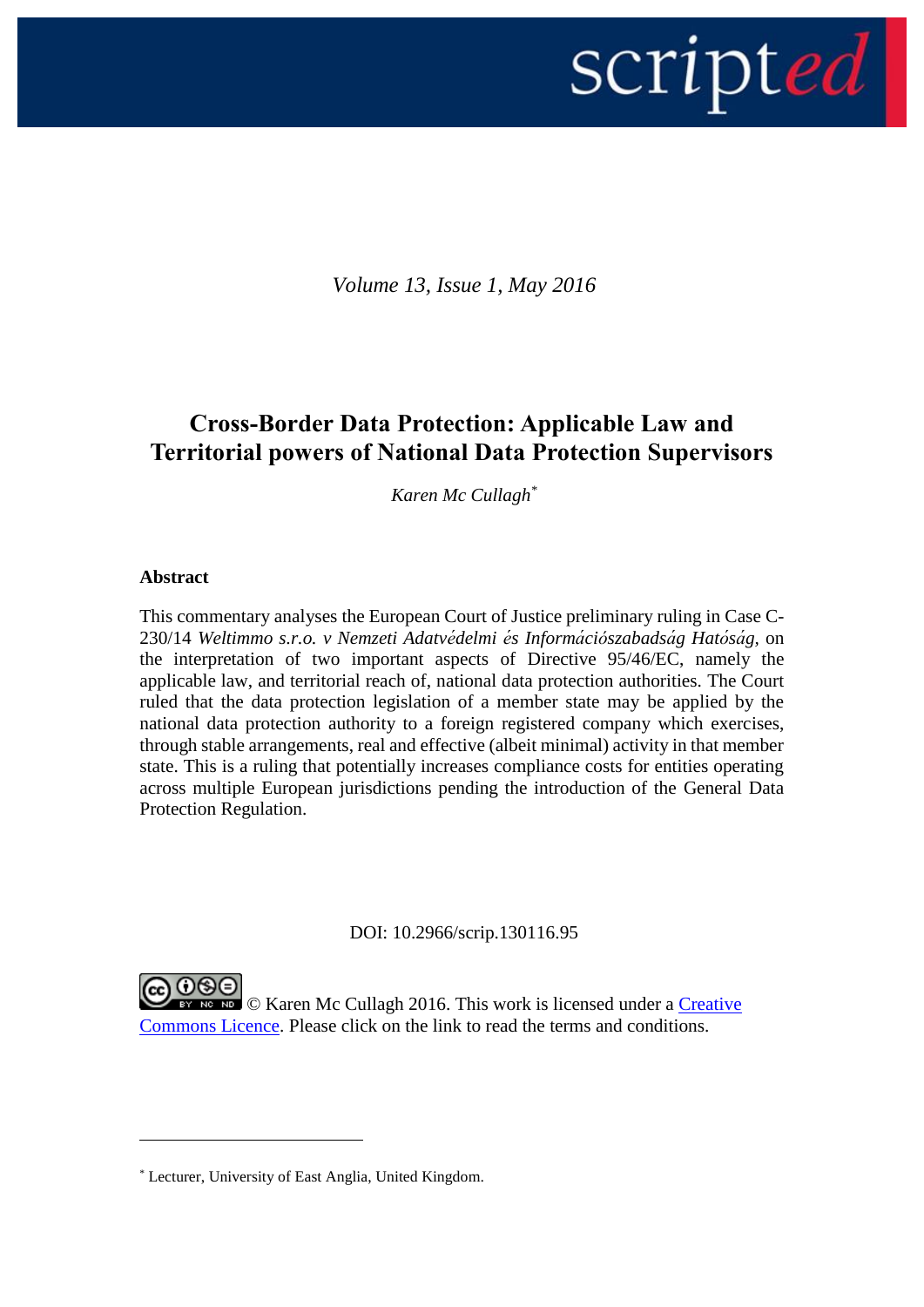# **1. Introduction**

Personal data processing is at the heart of the information economy. *Directive 95/46/EC on the protection of individuals with regard to the processing of personal data and on the free movement of such data*<sup>1</sup> (hereafter "the Directive") provides a general, comprehensive legislative framework that regulates the processing of personal data within the European Union. Disparities in the transposition of the Directive into member states' national laws has led to compliance uncertainty for internet-based entities such as Google and Facebook that operate on a transnational basis.

Such entities have exploited these disparities by "establishing" European headquarters in one member state (usually Ireland)<sup>2</sup> and sought to comply with the specific data protection requirements of that particular state only, whilst also having a "presence" in multiple other member states. They have then asserted that a national data protection authority in a member state in which they merely have a "presence" could not oblige them to comply with that country's national data protection law.

The European Court of Justice (hereafter "ECJ") recently considered the issue of "establishment" in Case C-230/14 *Weltimmo s.r.o. v Nemzeti Adatvédelmi és Információszabadság Hatóság* 3 (hereafter "*Weltimmo*"). After giving a brief description of the facts in the case, this commentary will analyse the legal issues that led the Court to its decision, and examine its significance for the territorial application of data protection law, and the powers of national data protection authorities. The discussion will confirm that entities operating on a pan-European basis can now be subject to the data protection laws of each country in which they have a presence (not just the one they are legally established in). It will conclude by considering the implications for the "one-stop-shop" contained in the EU's proposed General Data Protection Regulation.

## **2. The Facts**

1

The plaintiff in the case, Weltimmo, is a company registered in Slovakia but it conducts its business in Hungary. To this end it operated a property dealing website under two domain names: ingatlanbazar.com and ingatlandepo.com. The website advertising the sale of properties in Hungary offered free advertising to Hungarian customers for a month. Many advertisers sent a request by email for the deletion of both their advertisements and their personal data after the free trial period ended but Weltimmo did not delete their data and charged the advertisers a fee for its services. When the fees were not paid Weltimmo forwarded the personal data of the advertisers to debt collection agencies without consent or notification. The Hungarian advertisers complained to *Nemzeti Adatvédelmi és Információszabadság hatóság* (the Hungarian Data Protection and Freedom of Information Authority) (hereafter "HDPA") that

<sup>&</sup>lt;sup>1</sup> Directive 95/46/EC on the protection of individuals with regard to the processing of personal data and on the free movement of such data, Official Journal L 281 of 23.11.1995.

<sup>&</sup>lt;sup>2</sup> The decision to locate in Ireland is influenced by a number of factors including: low rates of corporation tax, liberal interpretation of the provisions of the data protection directive.

<sup>3</sup> *Weltimmo s.r.o. v Nemzeti Adatvédelmi és Információszabadság Hatóság* (2015), ECLI:EU:C:2015:639.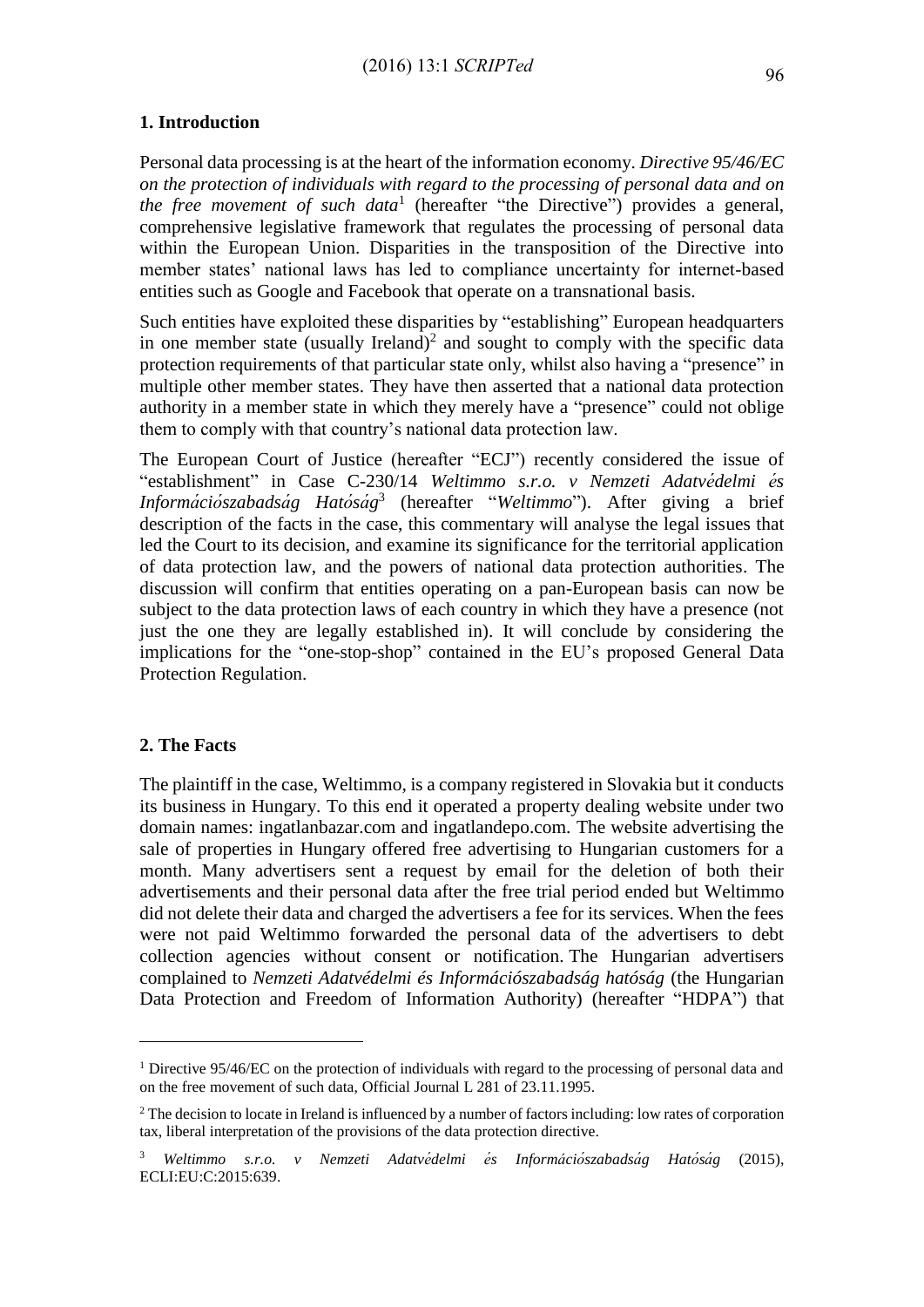Weltimmo's processing of their personal data breached Hungarian data protection law in failing to comply with notification and purpose limitation requirements and in processing and transferring personal data without a legal basis. The HDPA imposed a fine of HUF 10 million (approximately EUR 32 000) upon Weltimmo.

On appeal, before the Kúria (the Hungarian Supreme Court), the plaintiff challenged the fine arguing that Hungarian data protection law should not apply to it, a service provider established in a different member state, and contended that the HDPA should have referred the matter to the Slovakian Data Protection Authority.

The Kúria was unsure to how to answer the competence question because it was unclear as to the legal effects of two Articles of Directive 95/46/EC: Article 4 (concerning the territorial scope of domestic data protection laws) and Article 28 (concerning the role of the domestic supervisory authority). Accordingly, it referred a number of questions to the ECJ, including the following:

> Can Article 4(1)(a) of the data protection directive, read in conjunction with recitals 18 to 20 of its preamble and Articles 1(2) and 28(1) thereof, be interpreted as meaning that the Hungarian Data Protection and Freedom of Information Authority may not apply Hungarian law on data protection, to an operator of a property dealing website established only in another Member State, even if it also advertises Hungarian property whose owners transfer the data relating to such property from Hungarian territory to a facility (server) for data storage and data processing belonging to the operator of the website $?^4$

# **3. Opinion of Advocate-General Cruz Villalón**

On  $25<sup>th</sup>$  June 2015, the Advocate-General delivered his opinion<sup>5</sup> in which he stated that the effects of Articles 4 and 28 are such that a supervisory authority in a member state cannot assert jurisdiction over a data controller which is not "established" in that member state. <sup>6</sup> When determining whether a data controller is 'established' in a member state, the focus should be on the *de facto* rather than the *de jure* position, and answering this question is likely to require a focus on where the business' human and technical resources are located.<sup>7</sup> He further opined that other factors such as the nationality of the data subjects, the domicile of the company owners or the targeting of citizens within a particular member state, are less relevant and only indirectly helpful in deciding where a data controller is established.<sup>8</sup>

#### **4. European Court of Justice preliminary ruling**

1

<sup>4</sup> OJ C 245, 28.7.2014, at 5–6.

<sup>5</sup> *Weltimmo s.r.o. v Nemzeti Adatvédelmi és Információszabadság Hatóság* (2015), ECLI:EU:C:2015: 426.

<sup>6</sup> *Ibid*, para 42.

<sup>7</sup> *Ibid*, para 72(1).

<sup>8</sup> *Ibid*.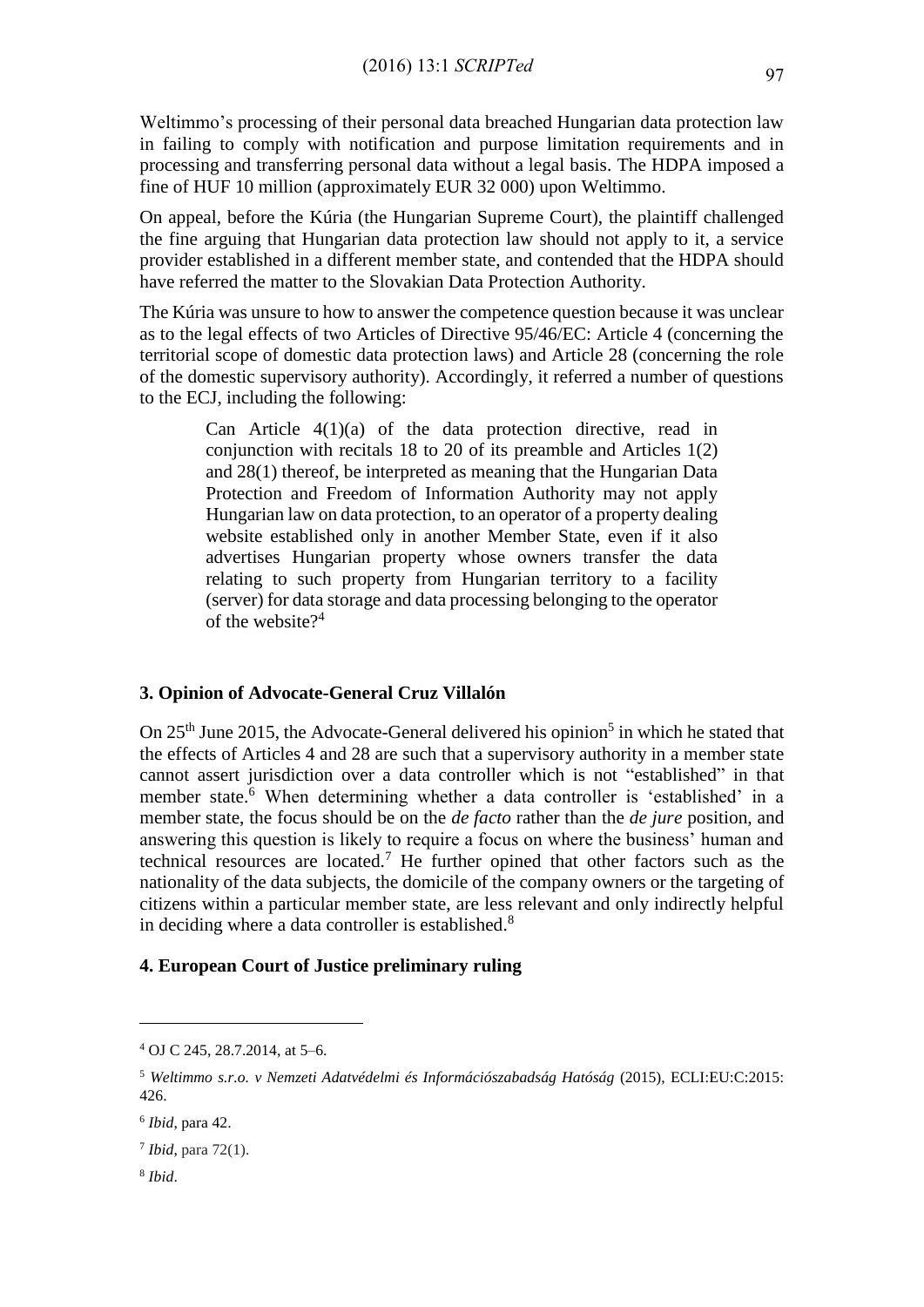In a preliminary ruling issued on  $1<sup>st</sup>$  October 2015,<sup>9</sup> the ECJ broadly followed the approach of the Advocate-General. It began its analysis of the applicable law by considering Article 4(1)(a) of the Directive which provides that the national law of a member state will apply to processing that is: "carried out in the context of the activities of an establishment of the controller on the territory of the Member State." It referred with approval to the decision in Case C-131/12 *Google Spain SL, Google Inc. v Agencia Española de Protección de Datos, Mario Costeja González*<sup>10</sup> (hereafter "*Google*  Spain"),<sup>11</sup> in which the ECJ had adopted a broad approach to the applicable legal rules to defeat Google's arguments that it was not subject to EU data protection law at all. In the instant case, the Court confirmed that the concept of establishment should also be interpreted broadly and flexibly where there is a question as to which member state's law should apply. The Court said that a two-fold approach should be adopted: firstly, it should determine whether a data controller is established in a member state and, secondly, consider whether the processing of personal data occurred in the context of that establishment.

In the October 2015 preliminary ruling, the ECJ referred to Recital 19 in the preamble to the Directive to reject a formalist approach ("legal personality, is not the determining factor"), finding that Weltimmo's registration as a company with a legal personality in Slovakia was not a conclusive factor when determining establishment.<sup>12</sup> Rather, establishment should be determined on a de facto basis by considering both the "effective exercise of its activities" and the "degree of stability" of Weltimmo's activities in Hungary.<sup>13</sup> The Court determined that "effective exercise of activities" should be considered in light of the "specific nature of the economic activities and the provision of the services concerned."<sup>14</sup> It held that even a "minimal" real and effective activity (here, the running of a property dealing website with advertisements for Hungarian properties subject to a fee that was written in Hungarian and directed at Hungarian citizens) could suffice to trigger the "establishment" test and render that member state's data protection law applicable.<sup>15</sup> It ruled that the referring court could consider factors such as Weltimmo having a representative in Hungary who was responsible for debt recovery and had represented Weltimmo in Court, a Hungarian bank account and a Hungarian postal address, as relevant evidence of a considerable "degree of stability."<sup>16</sup>

Thereafter, the Court confirmed its findings from *Google Spain* that Article 4(1)(a) of Directive does not require the processing of the personal data in question to be carried out *by* the establishment concerned, only requiring processing "in the context of the

<u>.</u>

<sup>9</sup> *Weltimmo*, note 3 above.

<sup>10</sup> *Google Spain SL and Google Inc. v Agencia Española de Protección de Datos (AEPD) and Mario Costeja González* (2014), ECLI:EU:C:2014:317.

<sup>11</sup> *Ibid*, para 53.

<sup>12</sup> *Weltimmo*, note 3 above, para 28.

<sup>13</sup> *Ibid*, para 29.

<sup>14</sup> *Ibid*.

<sup>15</sup> *Ibid*, para 31.

<sup>16</sup> *Ibid*, para 33.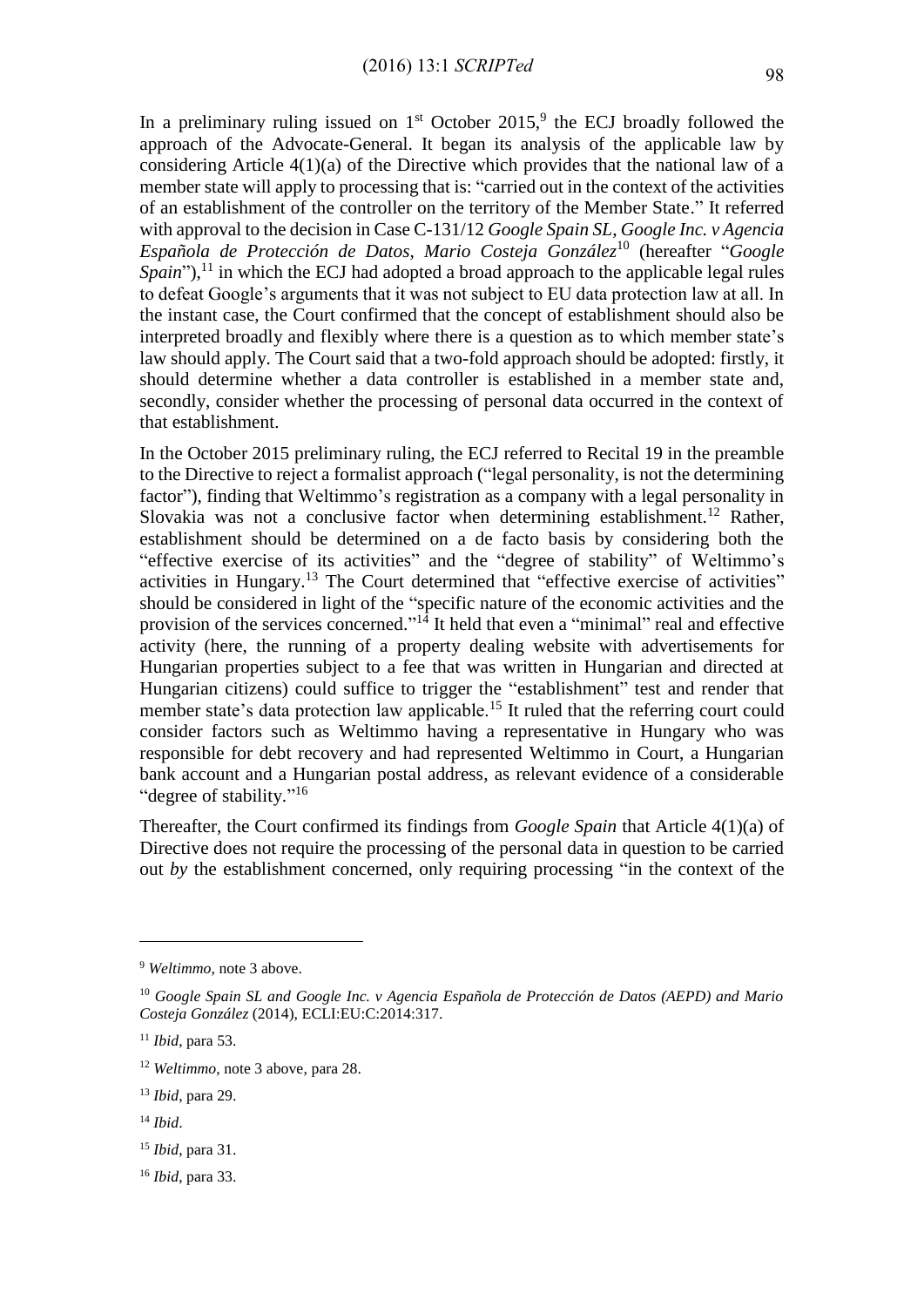activities" of the establishment.<sup>17</sup> It reaffirmed the position taken in both *Bodil Lindqvist v Åklagarkammaren i Jönköping*<sup>18</sup> and *Google Spain*<sup>19</sup> that uploading personal data to a webpage amounted to processing. In the present case, in the Court's view, the fact that Weltimmo's websites published personal data of the owners of the properties and in some cases used the data for invoicing purposes constituted processing in the context of the activities Weltimmo pursues in Hungary. The Court confirmed that nationality of the persons concerned by such processing is irrelevant.<sup>20</sup>

Additionally, the Court considered the territorial scope and power of data protection authorities by referring to the provisions in Article 28 of the Directive. It determined that when a supervisory authority receives a complaint it may exercise its investigative powers under Article 28(4) "irrespective of the applicable law and before even knowing which national law is applicable to the processing in question."<sup>21</sup> The Court went on to say that the effect of Article 28(6) and Articles 28(1) and (3) is that a data protection authority cannot enforce the applicable data protection law and impose sanctions against a controller that is not established in its jurisdiction. In such a case, the data protection authority would need to seek the cooperation of the data protection authority of the country in which the controller is established which may carry out investigations on the instructions of the referring supervisory authority.<sup>22</sup>

Thus, the Hungarian Kúria has been advised that Hungarian data protection law may be deemed to apply if the facts alleged are subsequently substantiated by it. If so, then the fine stands, but if the referring court finds that Weltimmo is not "established" in Hungary, the HDPA can still ask the Slovakian supervisory authority to impose the fine.

#### **5. Analysis and Implications**

Following *Weltimmo*, it is clear that the nationality of a data subject is not relevant when determining whether data protection laws apply. However, it is difficult to work out what weight to give to each of the relevant factors to be considered. It is not clear whether, in the case of an internet-based entity, an online presence targeting citizens of a particular member state will, by itself, mean the entity is established in that member state for data protection purposes, or whether a physical presence is always required (e.g. use of a local representative or bank account and PO box), as the ruling does not refer to the relevant factors as cumulative conditions. Nevertheless, the words "landmark" and "significant"<sup>23</sup> have been used to describe the potential impact of this

<u>.</u>

<sup>17</sup> *Ibid*, paras 35-41.

<sup>18</sup> *Bodil Lindqvist v Åklagarkammaren i Jönköping* (2003), C-101/01, EU:C:2003:596, para 25.

<sup>19</sup> *Google Spain*, note 10 above, para 26.

<sup>20</sup> *Weltimmo,* note 3 above, para 41.

<sup>21</sup> *Ibid*, para 57.

<sup>22</sup> *Ibid*, paras 57-60.

<sup>&</sup>lt;sup>23</sup> S Gibbs "Landmark ECJ data protection ruling could impact Facebook and Google" (2015) available at [http://www.theguardian.com/technology/2015/oct/02/landmark-ecj-data-protection-ruling-facebook](http://www.theguardian.com/technology/2015/oct/02/landmark-ecj-data-protection-ruling-facebook-google-weltimmo)[google-weltimmo](http://www.theguardian.com/technology/2015/oct/02/landmark-ecj-data-protection-ruling-facebook-google-weltimmo) (accessed 2 Apr 2016).